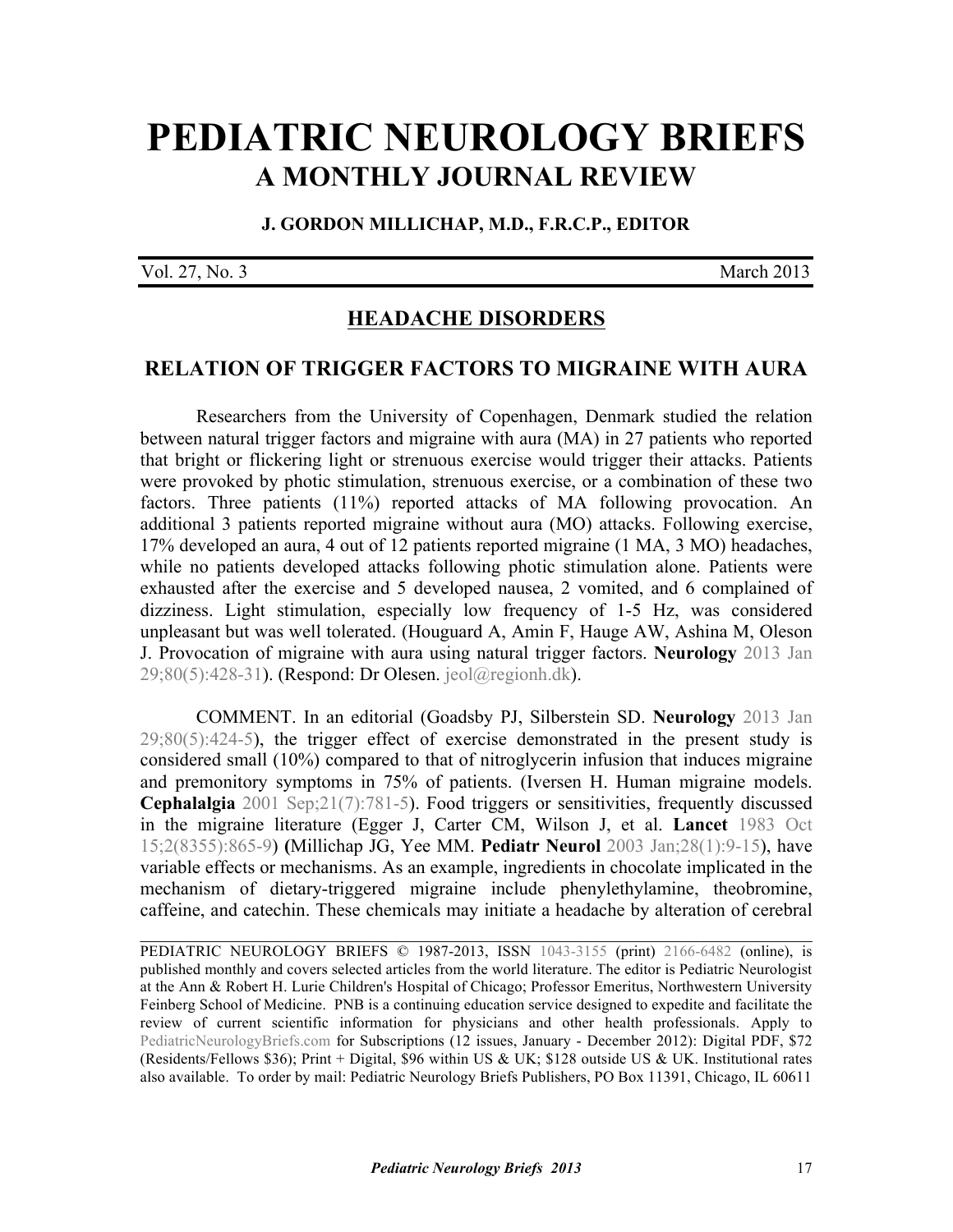[blood flow and release of norepinephrine from sympathetic nerve cells.](http://dx.doi.org/10.1016/S0025-7125(05)70351-5) (Martin VT, et al. **Med Clin North Am** 2001 Jul;85(4):911-41). Alternatively, a chocolate trigger may be explained by a premonitory food craving; and chocolate is consumed because of a response to a migraine attack and not a cause. Also, an urge to exercise may represent a premonitory symptom of migraine. The classic advice to avoid suspect triggers may be incorrect, and the migraineur should instead, be advised to become habituated to the [provocative factor. \(Martin PR. Managing headache triggers: think 'coping' not](http://dx.doi.org/10.1111/j.1468-2982.2009.01989.x) 'avoidance.' **Cephalalgia** 2010 May;30(5):634-7). Indeed, some adult patients advised to avoid chocolate and red wine would rather suffer an occasional migraine.

# **DEMYELINATING DISORDERS**

# **LONG-TERM OUTCOME OF PEDIATRIC-ONSET MS**

Researchers at University Hospital of Wales, Cardiff; and University of Bristol, UK studied the clinical features and disability in pediatric-onset multiple sclerosis (POMS) in a population-based cohort with long-term follow-up, and compared to a cohort of patients with adult-onset (AOMS) disease. Of 2068 patients identified with MS since 1985, 111 (5.4%) had POMS and in 110, disease onset was relapsing. Age of onset ranged from 4 to 17 years (mean, 15 years). Initial most frequent manifestations were motor in 52.8% and optic neuritis in 26.4%. No significant differences in sex ratio, familial recurrence, relapse rate, ethnicity or clinical symptoms at presentation were identified between POMS and AOMS. Compared to AOMS, POMS cases had a longer interval to second relapse (5 vs 2.6 years, p=0.04), less common primary progressive disease  $(0.9\% \text{ vs } 8.5\% \text{ p} = 0.003)$ , longer time to develop secondary progressive disease (32 vs 18 years,  $p=0.0001$ ), and longer to reach disability milestones ( $p<0.0001$ ). Incomplete recovery from initial event was significantly associated with a shorter time to reach disability milestones (p=0.01). Patients with POMS become disabled at a younger age and have a poorer age-related prognosis than AOMS cases. (Harding KE, Liang K, [Cossburn MD, et al. Long-term outcome of paediatric-onset multiple sclerosis: a](http://dx.doi.org/10.1136/jnnp-2012-303996) population-based study. **J Neurol Neurosurg Psychiatry** 2013 Feb;84(2):141-7). (Respond: Professor Neil C Robertson, Institute of Psychological Medicine and Clinical Neuroscience, Cardiff University, University Hospital of Wales, Heath Park, Cardiff, CF14 4XN, UK. E-mail: robertsonnp@cardiff.ac.uk).

 COMMENT. While prognosis of POMS appears more benign than that of AOMS in early disease, later stages of the disease are similar to AOMS and lead to an earlier disability.

#### **FIBRONECTIN AGGREGATION AND REMYELINATION IN MS**

Researchers at Universities of Groningen and Amsterdam, The Netherlands, and Universities of Cambridge and Edinburgh, UK examined the expression of the extracellular matrix molecule fibronectin on demyelinating injury and how this affects remyelination by oligodendrocytes progenitors. In lesions undergoing remyelination, fibronectin expression was transiently increased in demyelinated areas and declined as remyelination proceeded. In chronically demyelinated MS lesions, fibronectin expression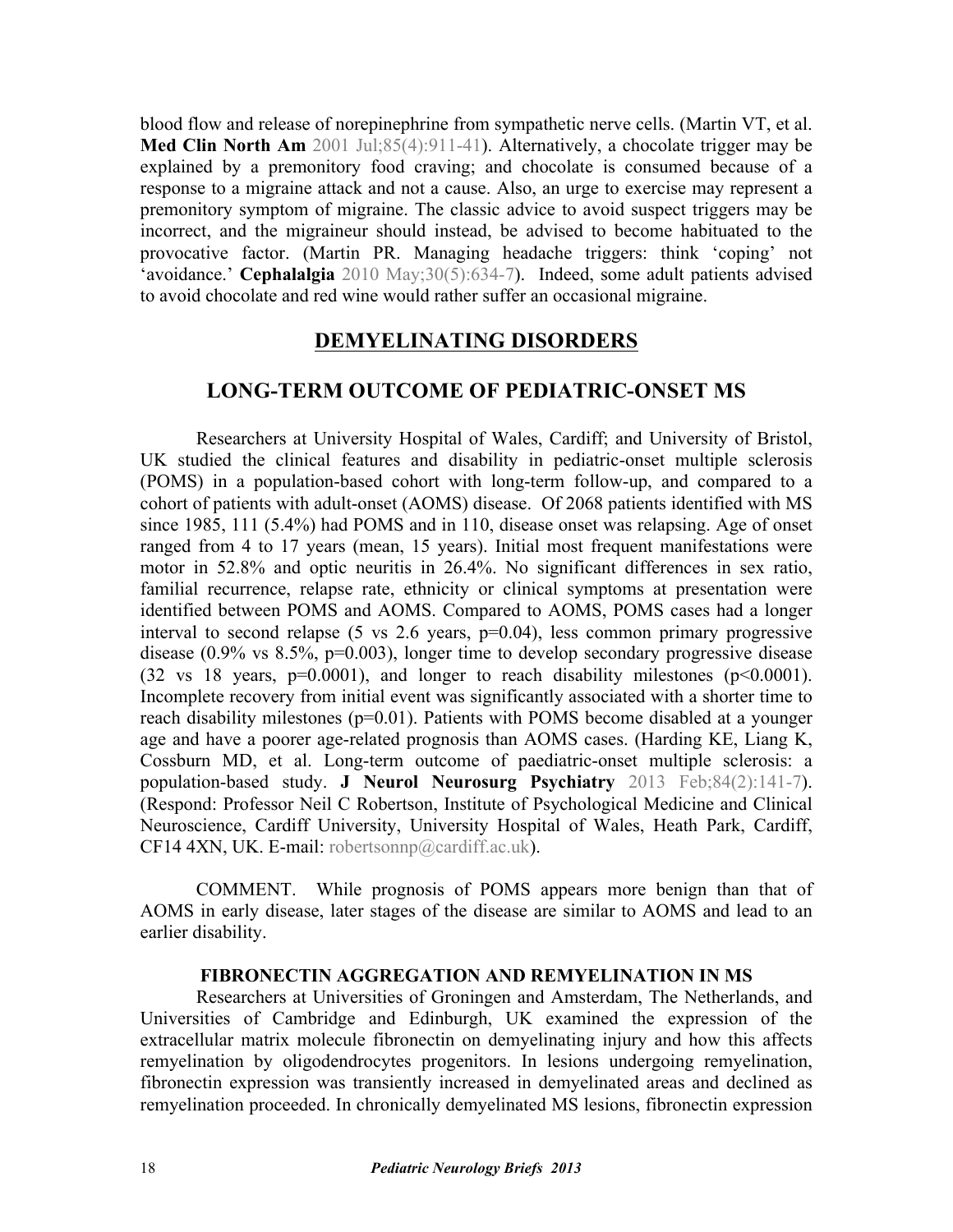persisted as aggregates, resistant to degradation. Fibronectin aggregates within MS lesions contribute to failure of remyelination and are potential therapeutic targets for [promoting remyelination. \(Stoffels JMJ, de Jonge JC, Stancic M, et al. Fibronectin](http://www.ncbi.nlm.nih.gov/pubmed/23365094) aggregation in multiple sclerosis lesions impairs remyelination. **Brain** 2013 Jan;136(Pt 1):116-31) (Response: Dr Wia Baron. E-mail: w.baron@umcg.nl).

## **CHILDHOOD OBESITY AND RISK OF PEDIATRIC MS**

 Researchers at Kaiser Permanente of Southern California studied a possible relation between childhood obesity and pediatric-onset multiple sclerosis (MS) or its potential precursor, clinically isolated syndrome (CIS), which encompasses optic neuritis (ON) and transverse myelitis (TM). Seventy-five newly diagnosed pediatric cases of MS or CIS were identified between 2004 and 2010; 41 (55%) were girls, and 54 (72%) were age 11-18. Onset of MS/CIS was uncommon at ages 2-11 years. Thirty-eight (50.7%) children or adolescents with MS/CIS were overweight or obese. Obesity was associated with a significantly increased risk of MS/CIS in girls but not in boys. Moderately and extremely obese patients were more likely to present with TM compared with [normal/overweight children \(p=0.003\). \(Langer-Gould A, Brara SM, Beaber BE,](http://dx.doi.org/10.1212/WNL.0b013e31828154f3) Loebnick C. Childhood obesity and risk of pediatric multiple sclerosis and clinically isolated syndrome. **Neurology** 2013 Feb 5;80(6):548-52). (Response: Dr Langer-Gould. E-mail: Annette.M.Langer-Gould@kp.org).

 COMMENT. Childhood obesity is independently associated with an increased risk of pediatric-onset MS/CIS in girls but not in boys. The authors speculate that the rapid rise and high estrogenic exposure of obese, peripubescent girls coupled with inflammatory mediators released by adipose tissue accelerate MS/CIS onset in adolescence. Pregnancy in females and tobacco smoke among males (Palacios N, et al. Ann Epidemiol [2011 Jul;21\(7\):536-42\), additional potential risk factors for MS, were](http://dx.doi.org/10.1016/j.annepidem.2011.03.001) not addressed in this study. The need to further address the progress of the childhood obesity epidemic is stressed, especially in girls.

### **PERINATAL DISORDERS**

# **MELATONIN AND EXPERIMENTAL PERINATAL ASPHYXIA**

 Researchers from University College London, Hopital Robert Debre, and Universite Paris Diderot, Paris assessed the neuroprotective effects of melatonin combined with therapeutic hypothermia after transient hypoxia-ischemia in a piglet model of perinatal asphyxia. Melatonin administered intravenously 10 min after transient hypoxia-ischemia and repeated at 24 hr augments hypothermic neuroprotection based on improved cerebral energy metabolism, using magnetic resonance spectroscopy biomarkers and continuous EEG monitoring. The piglet model of H-I resembles the clinical setting in a neonatal intensive care unit. The observed benefits and safety profile of melatonin support consideration of phase I and II clinical studies of melatoninaugmented therapeutic hypothermia for neonatal encephalopathy. ([Robertson NJ,](http://dx.doi.org/10.1093/brain/aws285)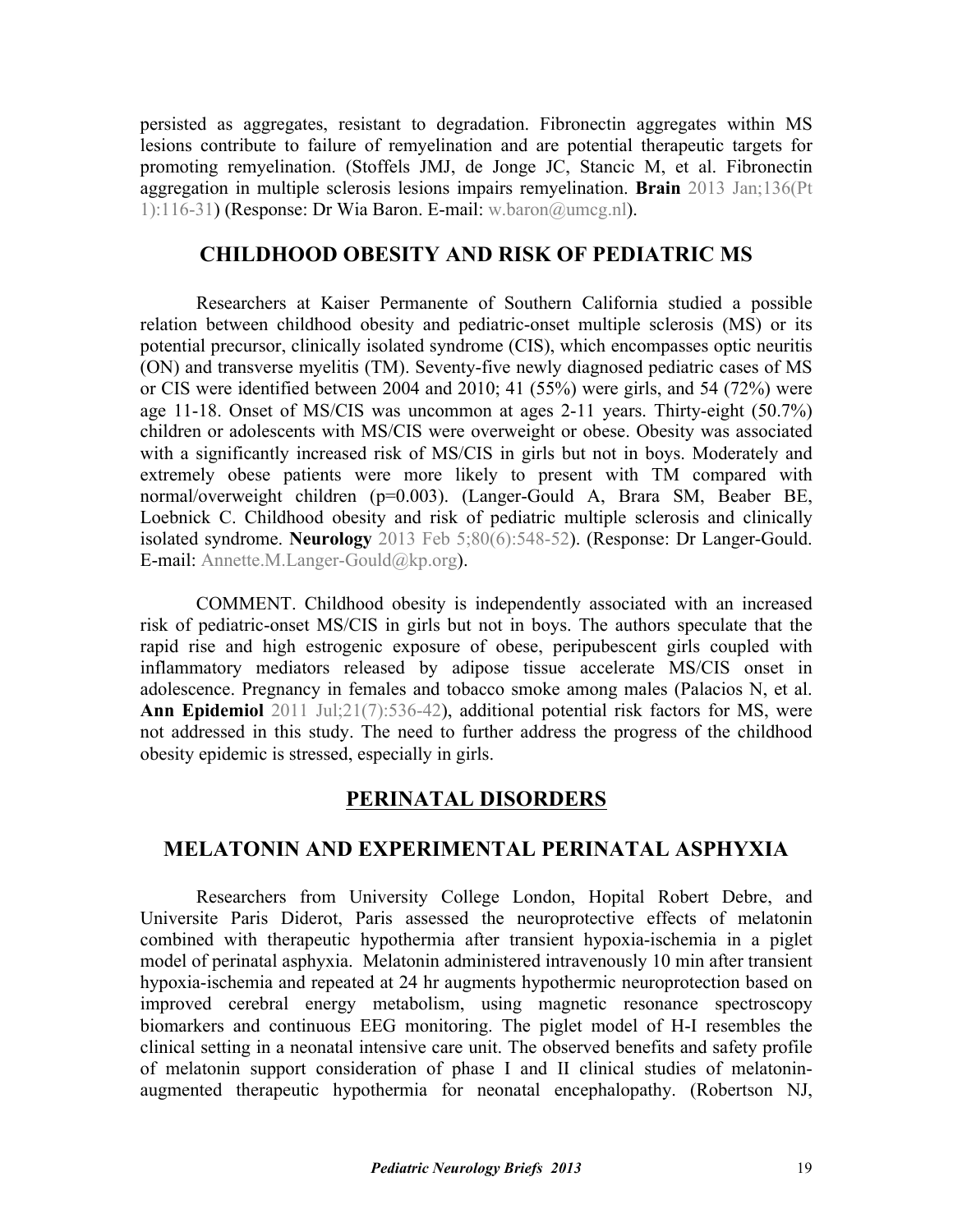[Faulkner S, Fleiss B, et al. Melatonin augments hypothermic neuroprotection in a](http://dx.doi.org/10.1093/brain/aws285) perinatal asphyxia model. **Brain** 2013 Jan;136(Pt 1):90-105). (Response: Dr Nicola J Robertson. E-mail: n.robertson@ucl.ac.uk).

 COMMENT. Melatonin (N-acetyl-5-methoxytryptamine), a naturally occurring hormone secreted by the pineal gland, when administered alone has neuroprotective actions against H-I brain injury in animal models. The present study demonstrates that melatonin augments the neuroprotective effect of hypothermia.

Potential synergistic neuroprotective therapies with hypothermia include inhaled xenon, N-acetylcysteine, erythropoietin, anticonvulsants and cannabinoids, in addition to melatonin. (Cilio MR, Ferriero DM. **[Semin Fetal Neonatal Med](http://dx.doi.org/10.1016/j.siny.2010.02.002)** 2010 Oct;15(5):293-8) [\(Kelen D, Robertson NJ.](http://dx.doi.org/10.1016/j.earlhumdev.2010.05.011) **Early Hum Dev** 2010 Jun;86(6):369-77).

## **SEIZURE DISORDERS**

# **PROGNOSTIC FACTORS FOR REFRACTORY STATUS EPILEPTICUS**

Researchers at the Mayo Clinic, Rochester, MN studied the outcome and identified prognostic factors for refractory status epilepticus (RSE) in 54 adult patients, median age 52 years [range 18-93]. RSE was defined as generalized convulsive or nonconvulsive status epilepticus that continued despite initial first and second-line therapies. Patients younger than 18 years, anoxic/myoclonic, psychogenic, simple partial, and absence SE were excluded. Of 63 consecutive episodes of RSE, anesthetic agents were used in 55 (87.3%). Duration of drug-induced coma was a mean of 11 days (SD 17.9 days). Cardiac arrhythmias occurred in 21 of 60 episodes (35%) and required intervention in 14 of 21 cases (66.67%). In hospital mortality was 31.75%, in 20 of 63 episodes. Functional outcome at discharge was poor in 48 (76.19%) episodes. Hospital length of stay was a mean of 27.7 days (SD 37.3 days). Poor functional outcome was associated with drug-induced coma  $(p=0.03)$ , cardiac arrhythmias requiring intervention  $(p=0.01)$ , and pneumonia  $(p=0.01)$ . Prolonged mechanical ventilation was associated with mortality ( $p=0.04$ ). Good functional recovery ( $p=0.01$ ) followed seizure control without suppression-burst or isoelectric EEG. Functional outcome was not related to age, history [of epilepsy, previous SE, type of SE, and anesthetic drug used. \(Hocker SF, Britton JW,](http://dx.doi.org/10.1001/jamaneurol.2013.578) Mandrekar JN, Wijdicks EFM, Rabinstein AA. Predictors of outcome in refractory status epilepticus. **JAMA Neurol** 2013 Jan 1;70(1):72-7). (Response: Sara E Hocker MD, Department of Neurology, Mayo Clinic, 200 First St SW, Rochester, MN 55905. E-mail: Hocker.sara@mayo.edu).

 COMMENT. In adults with refractory status epilepticus, risk factors for a poor prognosis include the severity of the SE, the need for drug-induced coma, cardiopulmonary complications requiring prolonged mechanical ventilation, and pneumonia. Aggressive EEG suppression does not improve outcome of RSE. Threequarters of adult RSE patients have a poor outcome.

A review of studies of status epilepticus published from 1990-2009 shows that children have a better prognosis than adults, and age and depth of coma are the strongest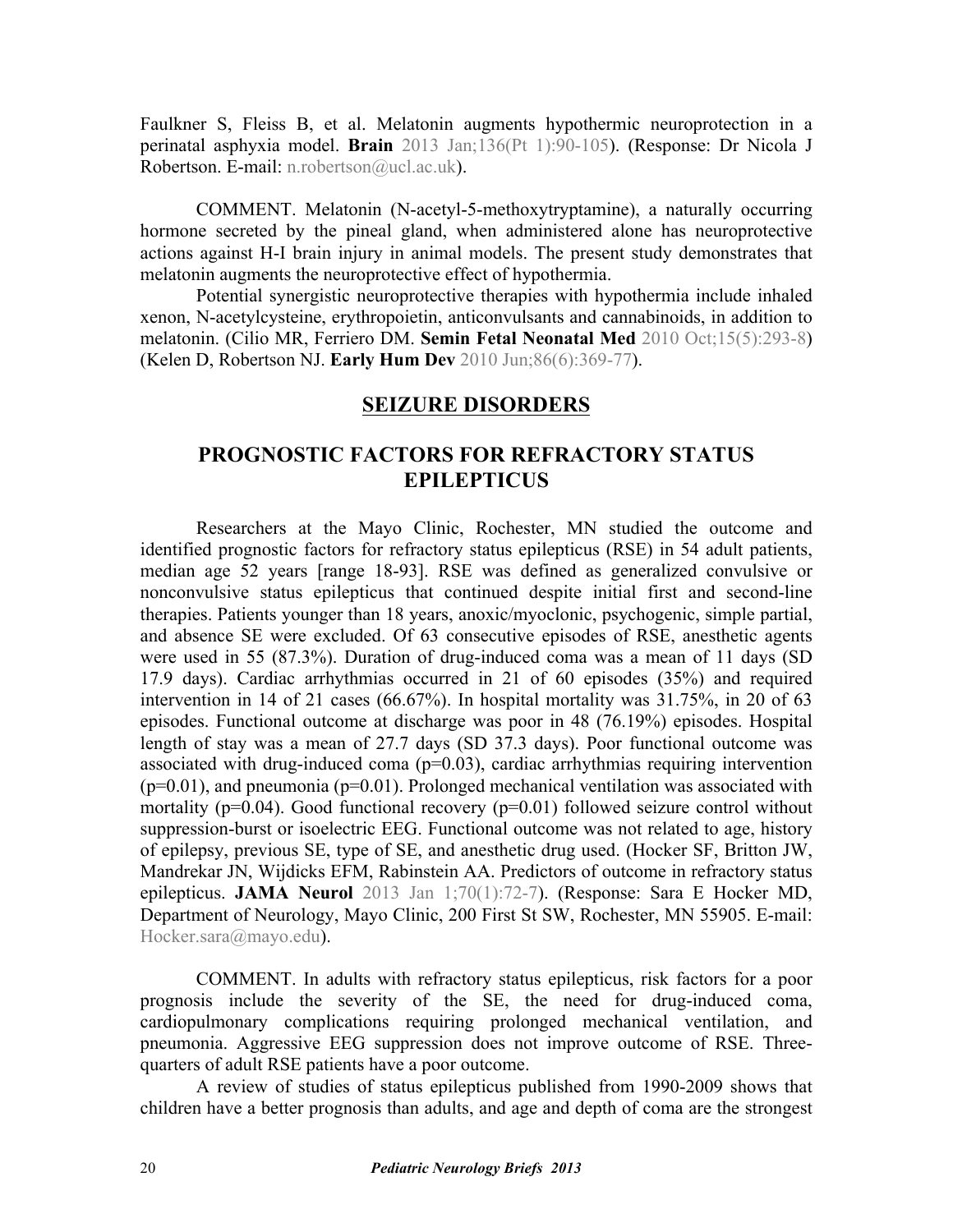[predictors of outcome of SE. \(Neligan A, Shorvon SD. Prognostic factors, morbidity and](http://dx.doi.org/10.1016/j.eplepsyres.2010.09.003) mortality in tonic-clonic status epilepticus: a review. **Epilepsy Res** 2011 Jan;93(1):1-10). In otherwise normal children with focal epilepsy, SE has no significant effect on longterm intellectual [and seizure outcome. \(Camfield P, Camfield C.](http://dx.doi.org/10.1542/peds.2012-0838) **Pediatrics** 2012 Sep;130(3):e501-6).

# **CLINICAL, BIOCHEMICAL, AND MOLECULAR STUDIES AND TREATMENT OF PYRIDOXINE-DEPENDENT EPILEPSY**

Researchers at Autonomous University of Madrid, and other centers in Spain studied the clinical, biochemical, and genetic spectrum of pyridoxine-dependent epilepsy (PDE) in 12 patients with the clinically proven diagnosis. Onset of seizures varied from neonatal to first months of life. Seizures were focal or multifocal, clonic or myoclonic, and generalized tonic; 50% had status epilepticus. Seizures were controlled transiently with conventional AEDs for 15 or more days in 8 of 12 patients, leading to a delay in diagnosis. The effective dose of pyridoxine to suppress seizures ranged from 10 to 30 mg/kg/day. Neurologic symptoms in addition to seizures included hypotonia, irritability, and psychomotor retardation. EEG abnormalities were variable and included focal or multifocal discharges, burst-suppression pattern, and generalized slowing. A normal EEG in one patient does not rule out the diagnosis. All EEGs became normal after pyridoxine therapy. MRI abnormalities, mainly posterior fossa, included mega cisterna magna, Dandy Walker syndrome, ventriculomegaly, and corpus callosum dysgenesis. Six patients followed for more than 5 years show cognitive dysfunction and borderline or mildly retarded IQs. Delay in treatment and dysgenesis of the corpus callosum are risk factors for neurodevelopmental delay. Treatment with pyridoxine does not normalize the IQ. Urine levels of a-aminoadipic semialdehyde (a-AASA) and plasma/CSF levels of pipecolic acid (PA) are diagnostic biomarkers. Genetic analysis of these Spanish patients [showed 12 mutations, 7 novel, and different from other populations. \(Perez B, Gutierrez-](http://dx.doi.org/10.1111/epi.12083)Solana LG, Verdu A, et al. Clinical, Biochemical, and molecular studies in pyridoxinedependent epilepsy: Antisense therapy as possible new therapeutic option. **Epilepsia**  2013 Feb;54(2):239-48). (Response: Dr Belen Perez. E-mail: bperez@cbm.uam.es).

 COMMENT. PDE should be considered in any infant with intractable seizures, including patients with MRI abnormalities such as corpus callosum dysgenesis or Dandy Walker syndrome. The long-term outcome of PDE was poor in a Dutch PDE cohort of 14 patients. (Bok LA, Halbertsma FJ, Houterman S, et al. **Dev Med Child Neurol** 2012 [Sep;54\(9\):849-54\). EEG background and epileptiform activity were not correlated with](http://dx.doi.org/10.1111/j.1469-8749.2012.04347.x) outcome. Delayed initiation of pyridoxine and the association of corpus callosum abnormalities were significantly associated with unfavorable neurodevelopmental outcome, findings similar to the Spanish experience.

#### **PDE WITH MOLYBDENUM COFACTOR DEFICIENCY**

PDE with molybdenum cofactor deficiency is reported in 2 siblings. Molecular investigations revealed a homozygous mutation in the MOCS2 gene. Pyridoxine supplementation is recommended in patients diagnosed with molybdenum cofactor or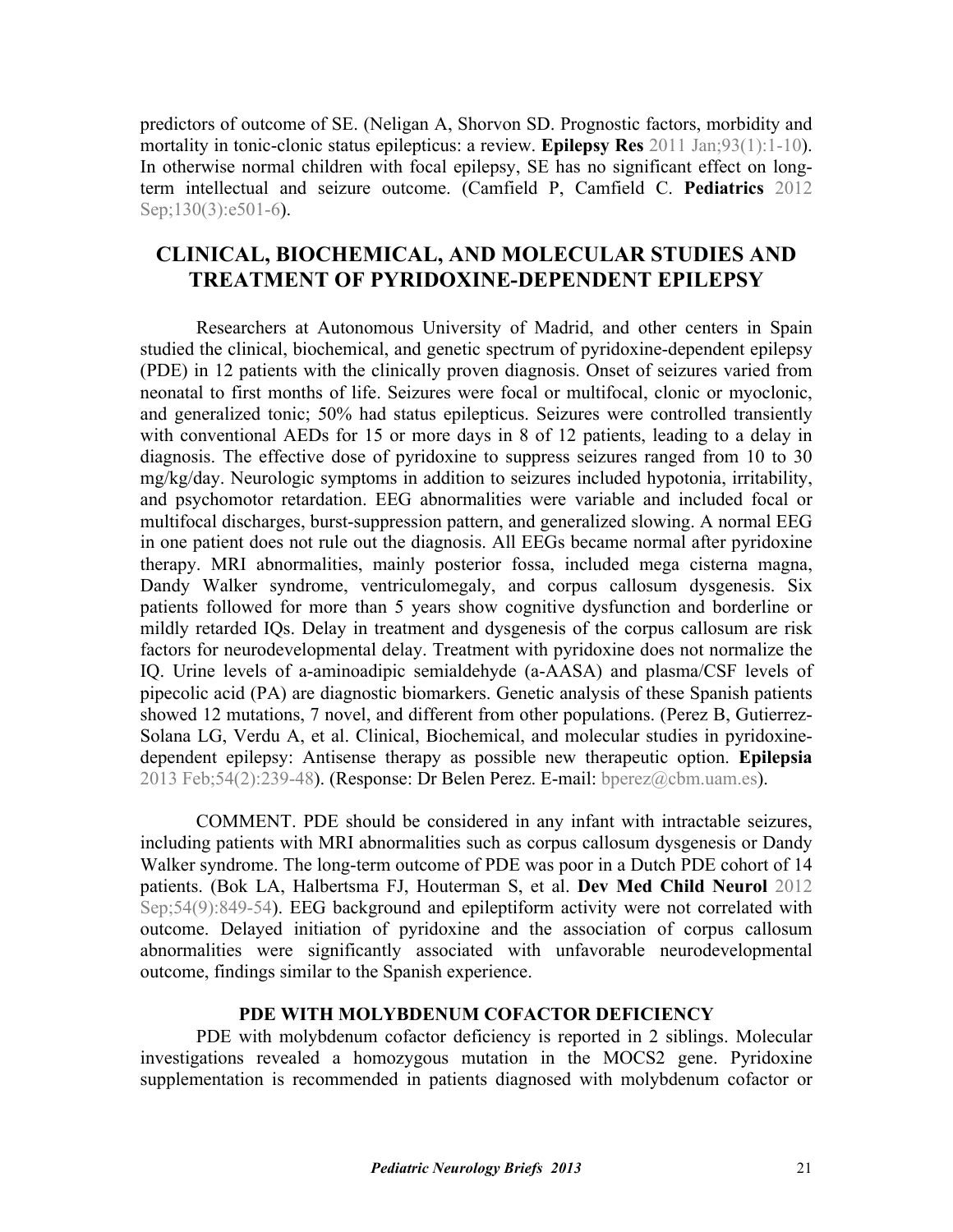[sulfite oxidase deficiencies. \(Struys EA, Nota B, Bakkali A, et al.](http://dx.doi.org/10.1542/peds.2012-1094) **Pediatrics** 2012 Dec;130(6):e1716-9).

# **ATTENTION DEFICIT AND AUTISTIC DISORDERS**

# **FUNCTIONAL MAGNETIC RESONANCE IMAGING STUDIES OF INHIBITION AND ATTENTION IN ADHD**

Researchers at King's College, London; Kyushu University, Japan; and Barcelona, Spain conducted a meta-analysis of functional magnetic resonance imaging (fMRI) in ADHD during inhibition and attention tasks, with reference to age and effects of long-term use of stimulant medication. Twenty-one data sets were included in the inhibition meta-analysis (7 adult and 14 pediatric samples), and 13 data sets in the attention meta-analysis (2 adult and 11 pediatric samples). Combined, the inhibition studies included 287 patients with ADHD and 320 healthy controls. Compared to controls, patients with ADHD showed reduced activation for inhibition in the right inferior frontal cortex, supplementary motor area, anterior cingulate cortex, and striatothalamic areas, and reduced activation for attention in the right dorsolateral prefrontal cortex, posterior basal ganglia, thalamic and parietal regions. Long-term stimulant medication use was associated with more normal right caudate activation during the attention domain. For the inhibition meta-analysis only, the supplementary motor area and basal ganglia were under-activated in children with ADHD, while the inferior frontal cortex and thalamus were under-activated solely in adults with ADHD relative to [controls. \(Hart H, Radua J, Nakao T, Matai-Cols D, Rubia K. Meta-analysis of functional](http://dx.doi.org/10.1001/jamapsychiatry.2013.277) magnetic resonance imaging studies of inhibition and attention in attentiondeficit/hyperactivity disorder. **JAMA Psychiatry** 2013 Feb;70(2):185-198). (Response: Dr Katya Rubia. E-mail: katya.rubia@kcl.ac.uk).

 COMMENT. In conclusion, patients with ADHD have cognitive dysfunctions in right fronto-basal ganglia-thalamic networks, and long-term stimulant medication is associated with normalization of right caudate deficits during attention. In addition to inhibition and attention studies, future meta-analyses should include other compromised functions such as timing and motivation. In the present study, for the inhibition domain, go/no-go, stop tasks and Stroop tasks were used, and for the attention domain, tasks that measured visuospatial selective attention, sustained attention, and flexible attention.

#### **SELECTIVE DOPAMINE REUPTAKE INHIBITOR AND ADHD**

ADHD treatments act as dual norepinephrine (NE) and dopamine (DA) reuptake inhibitors (psychostimulants) or selective NE reuptake inhibitors (SNRIs). Benztropine analogs (AHN2-005) act as highly selective DA reuptake inhibitors while lacking the abuse potential of psychostimulants. A cognition-enhancing dose of AHN 2-005 increased levels of DA and NE in the prefrontal cortex (PFC) and may be effective in the [treatment of ADHD associated with PFC dysfunction. \(Schmeichel BE et al.](http://dx.doi.org/10.1016/j.neuropharm.2012.07.005) **Neuropharmacology** 2013 Jan;64:321-8). Neuropharmacology and fMRI studies should expand the development of new, more effective agents in the treatment of ADHD.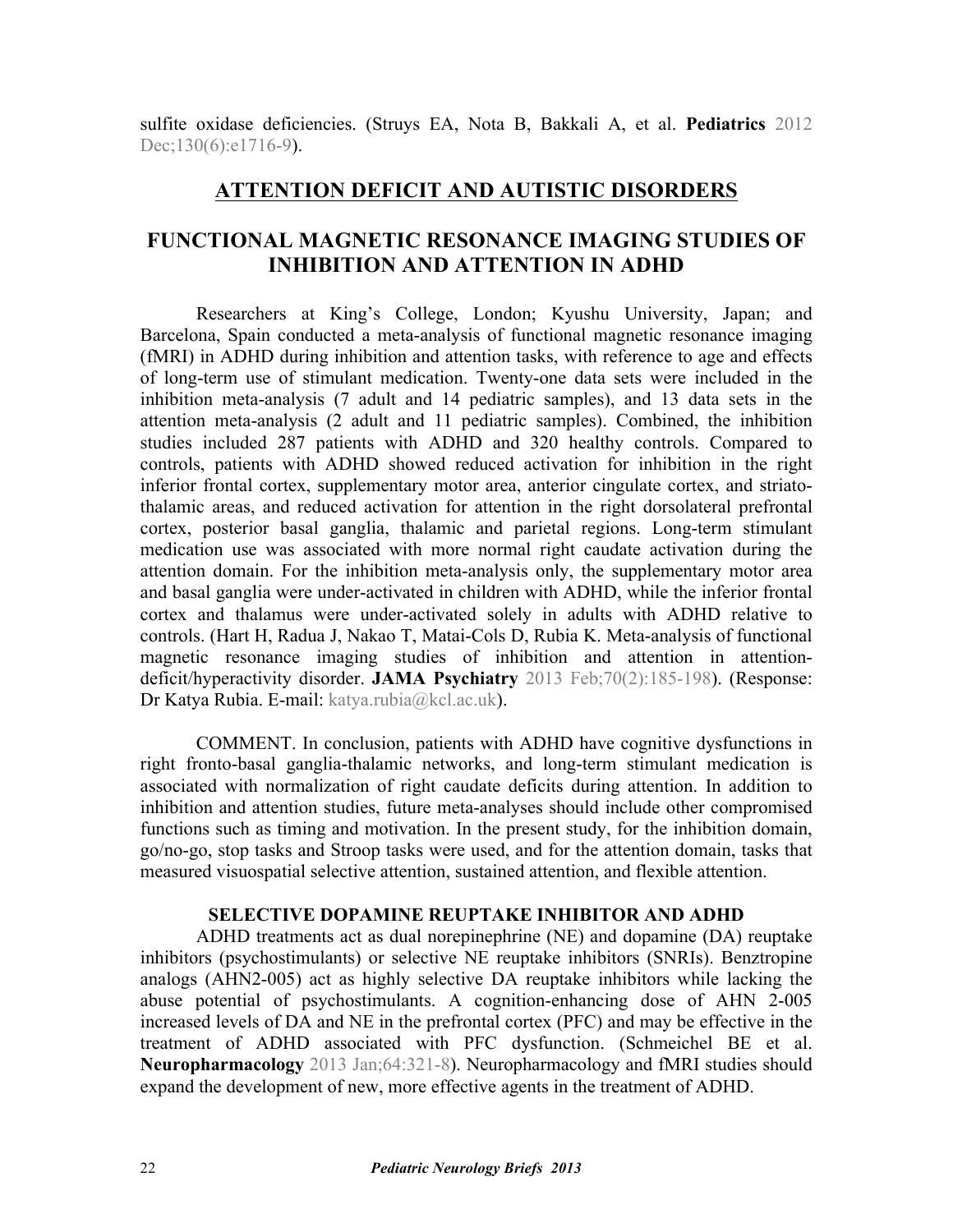# **MATERNAL FOLIC ACID AND RISK OF CHILDHOOD AUTISM**

Researchers from the Norwegian Institute of Public Health, Oslo; Institute of Child Health, London, UK; and other centers in Norway, UK, and the US examined the association between maternal use of prenatal folic acid supplements (4 weeks before to 8 weeks after start of pregnancy) and risk of autistic spectrum disorders in children derived from the population-based, prospective Norwegian Mother and Child Cohort Study (MoBa). The age-range at end of follow-up was  $3.3 - 10.2$  years (mean, 6.4 years). The total daily maternal folate intake varied widely from 62-5673 ug (mean, 497 ug/day).

At end of follow-up, a total of 270 children (0.32%) were diagnosed with ASDs: 114 autistic disorder, 56 Asperger syndrome, 100 PDD-NOS. Autistic disorder was diagnosed in 0.1% of children exposed to folic acid compared with 0.21% in those unexposed. The adjusted odds ratio for autistic disorder in children of folic acid users was 0.61. In contrast, children of mothers who supplemented their diet with fish oil showed no association with autistic disorder. The findings do not establish causality but they do [add support to prenatal folic acid diet supplementation. \(Suren P, Roth C, Bresnahan M,](http://dx.doi.org/10.1001/jama.2012.155925) et al. Association between maternal use of folic acid supplements and risk of autism spectrum disorders in children. **JAMA** 2013 Feb 13;309(6):570-7). (Response: Pal Suren MD, MPH, Norwegian Institute of Public Health, PO Box 4404, Nydalen, N-0403 Oslo, Norway. E-mail: pal.suren@fhi.no).

COMMENT. Maternal folic acid supplementation during pregnancy, widely known to reduce the risk of neural tube defects in children, is now shown to be associated with a lower risk of childhood autism. It has also been linked to a lower risk of severe [language delay at age 3 years, a study also conducted in Norway \(Roth C, et al.](http://dx.doi.org/10.1001/jama.2011.1433) **JAMA**  2011 Oct 12;306(14):1566-73).

#### **GESTATIONAL AGE AT BIRTH AND RISK OF AUTISM**

The association between gestational age (GA) at birth and the risk of autistic spectrum disorder (ASD) in 218,110 singleton live births between 1998 and 2004 in Alberta, Canada was studied at each completed week of gestation (GA<23 weeks vs >23 weeks to <43 weeks vs >43 weeks, in 1-week increments). A gradual increased risk of developing ASD was noted with shorter gestation. Cutoffs between 29 and 40 weeks clearly denoted an elevated risk of ASD compared with longer gestation, and the risk increased with earlier GA cutoff. The association was independent of sex and fetal [growth measures. \(Leavey A, Zwaigenbaum L, Heavner K, Burstyn I. Gestational age at](http://dx.doi.org/10.1016/j.jpeds.2012.07.040) birth and risk of autism spectrum disorders in Alberta, Canada. **J Pediatr** 2013 Feb;162(2):361-8). (Reprints: Igor Burstyn PhD, Drexel University, Philadelphia, PA. Email: igor.burstyn@drexel.edu). This study confirms the findings in an earlier smaller [sample size population \(Gillberg C, Gillberg IC. Infantile autism: a total population study](http://dx.doi.org/10.1007/BF01531816) of reduced optimality in the pre-, peri- and neonatal period. **J Autism Dev Disord** 1983 Jun;13(2):153-66).